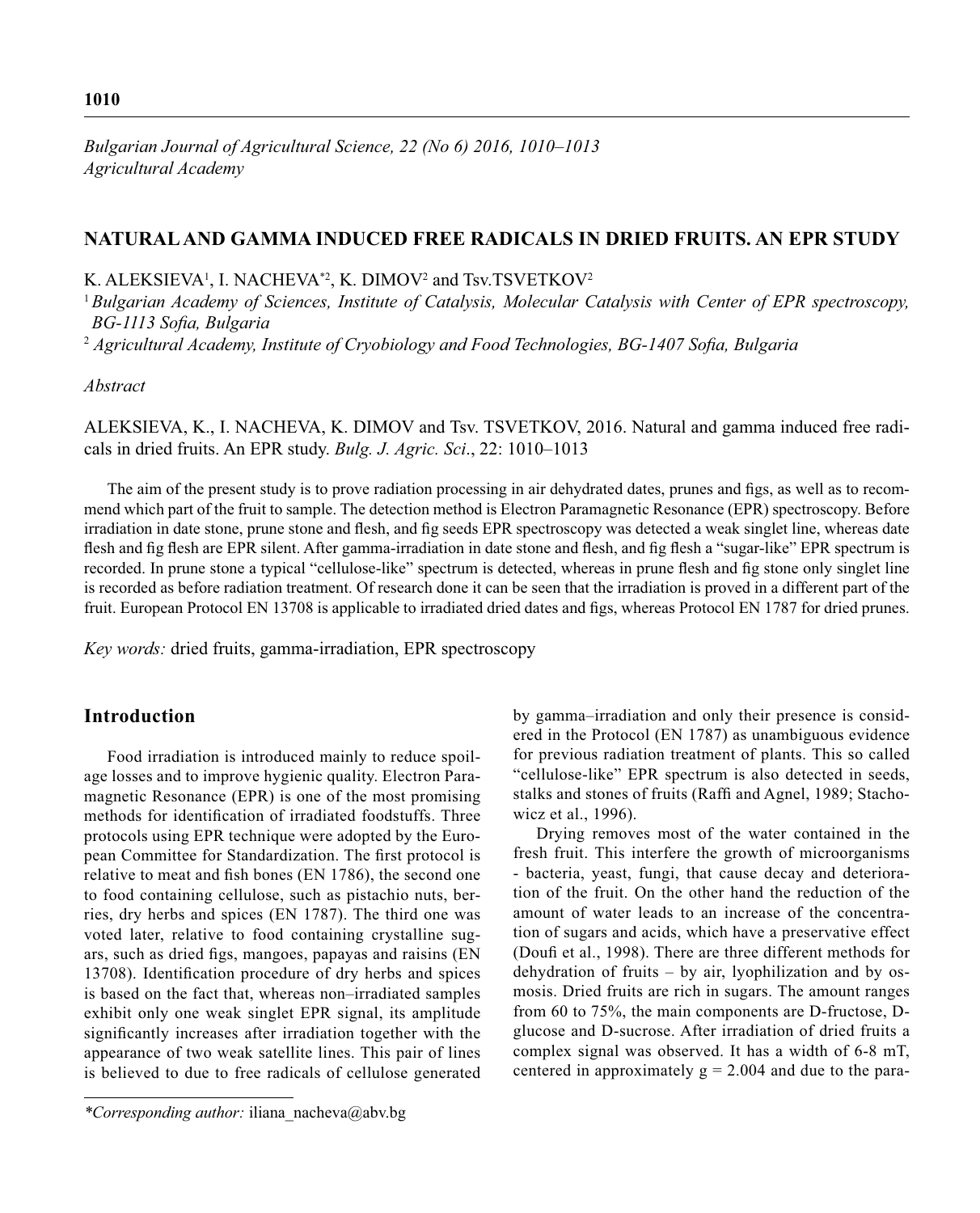magnetic centers, generated in the sugar crystals. Since these radicals are attached in the crystal lattice, the possibility of recombination is low, and therefore they are very stable over time. In the food can present different types and in different proportions mono- and di-saccharides. As a consequence may register various spectra of the same kind, it depends on the type, structure and crystallinity of the radicals of the mono- and di-saccharides present in the sample (Helle and Linke, 1992; Esteves et al., 1999). Therefore, the registered EPR spectrum after irradiation is called "sugar-like" as the various mono- and di-saccharides are present in different amounts in the sample as a result may dominate different lines in the EPR spectrum (Yordanov and Georgieva, 2004).

The purpose of the present study is to investigate the air-dried dates, figs and prunes and compared the radiation-induced signals in different parts of the fruit in order to prove irradiation.

# **Materials and Methods**

### *Food samples and irradiation*

All samples for investigation (dates, figs and prunes) are purchased from local markets. Two sets are prepared of each sample and kept in polyethylene bags – one irradiated and the other remaining non-irradiated for control.

All samples are irradiated by "Gamma 1300" irradiator (137Cs, dose rate 0.42 kGy/h). The irradiation is performed at room temperature in the air.

### *Instrumentation*

All EPR measurements were performed at room temperature on Bruker ER 200 D SRC spectrometer operated in X–band. Standard rectangular cavity (ER4102ST) operating in  $TE_{102}$  mode was used. The g-values of all samples were estimated using "EPR marker" available in the F-F Lock module (ER 033) – in our spectrometer gmark is 2.0050.

# **Results and Discussion**

#### *EPR spectra before irradiation*

Before irradiation in date stone, prune stone and flesh, and fig seeds EPR spectroscopy was detected a weak singlet line with g factor 2.0048, which is equal to that observed in skin, stone or seed samples of fresh fruits. It is attributed to free radicals of semi-quinones (Swartz et al., 1972), lignin (Maloney et al., 1992) or to oxidation products of fatty acids present in some fruits and vegetables (Ikeya et al., 1989). Date and fig flesh are EPR silent.

#### *EPR spectra after irradiation*

According to protocol EN 13708 in air dehydrated fruits after irradiation must be registered multicomponent "sugar-like" EPR spectrum, which is positive proof that the sample was subjected to radiation treatment. At the same time in air dehydrated fruits do not always detect the typical "sugar-like" spectrum, and in various types of fruit such as figs and dates that contain little sucrose, and more glucose and fructose EPR spectra after irradiation can have the different structure.

After irradiation date stone (Figure 1a) and flesh (Figure 1b) exhibit typical "sugar-like" EPR spectra. It should be noted that these two spectra are different due to the different content of the saccharides in the date stone and flesh. Therefore different lines from sugar crystals dominate in the registered EPR spectra. In dehydrated by osmosis fruits investigated in our laboratory previously (Yordanov and Aleksieva, 2007) also were registered "sugar-like" EPR spectra, that is why European standard is fully applicable. Protocol EN 13708 is certified for air dehydrated raisins, papaya, mango and figs and is recommended sampling "outer portion" of the fruits. The results show that a typical multi-component spectrum is recorded



**Fig. 1. EPR spectra of gamma-irradiated date stone (***a***)**  and flesh  $(b)$ 

after the radiation not only in the sample from the flesh of a date, but also in stone. Up to now stones of dates are the only one stones from fruit in which "sugar-like" EPR spectrum can be detected.

On irradiation with gamma rays were subjected stones (Figure 2a) and flesh (Figure 2b) of dehydrated on the air prunes. After irradiation in prunes stone was detected characteristic "cellulose-like" EPR spectrum, which was observed in stone of fresh prunes (Raffi and Agnel, 1989) and also recently from our laboratory in irradiated flesh of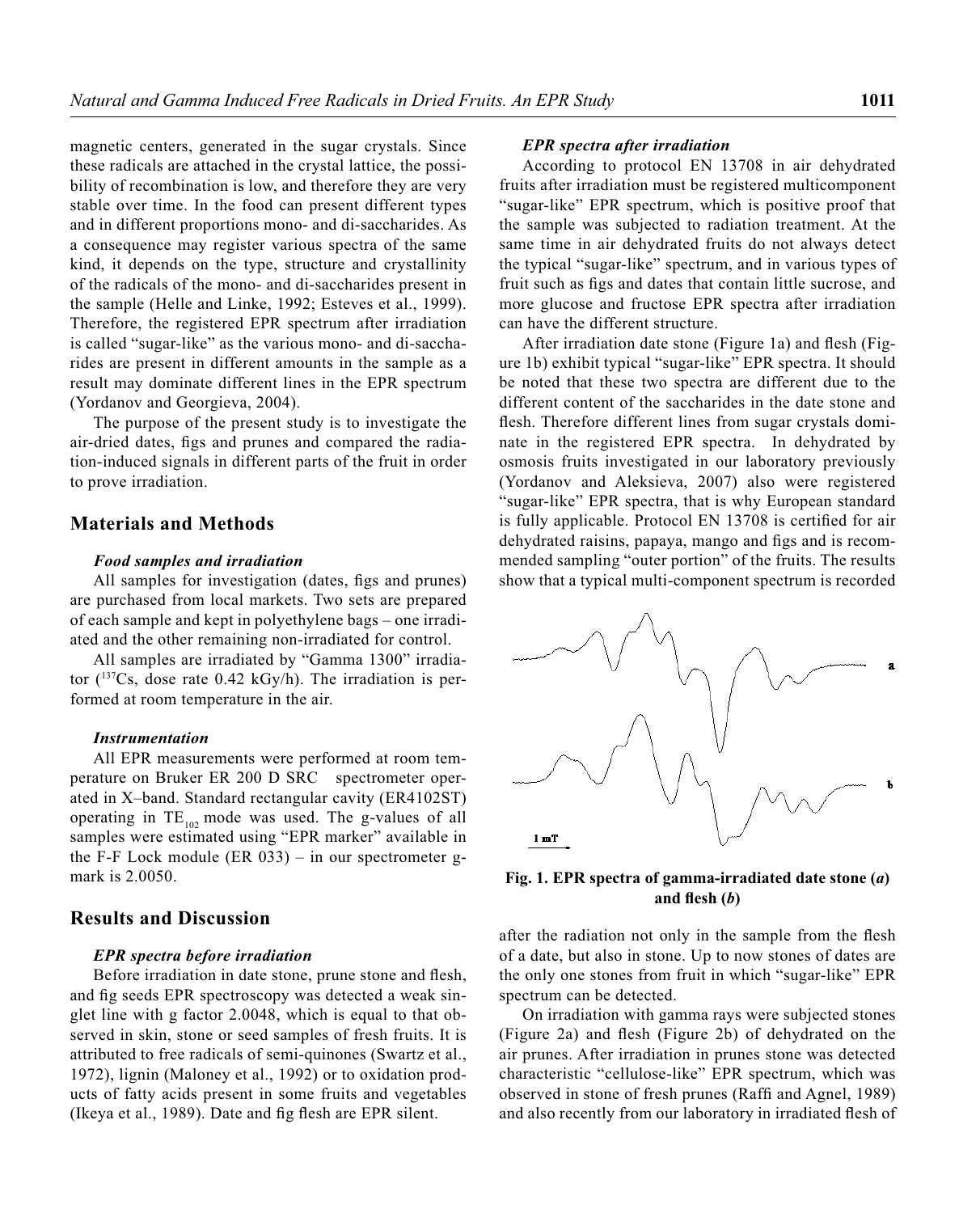fresh fruits (Yordanov and Aleksieva, 2009) and lyophilized aronia (Nacheva et al., 2013). For irradiated with 1 kGy stones "cellulose-like" spectrum is less intense. In contrast, in irradiated with 3 kGy stones, satellite lines (marked with arrows in Figure 2a) are more intense. The fleshy parts of the prunes before and after irradiation showed no difference in the signal nor to the g-factor, nor significant change in the intensity of the registered singlet line (Figure 2b). The lack of difference in the signals before and after irradiation makes it impossible to identify



**Fig. 2. EPR spectra of gamma-irradiated prune stone**   $(a)$  and flesh  $(b)$ 

as irradiated the flesh of prunes, dehydrated in air. Such a result is received for freeze-dried prunes (Yordanov et al., 2006), in which is registered only a singlet, but whose g-factor and intensity significant change after radiation treatment.



Fig. 3. EPR spectra of gamma-irradiated fig stone (*a*) and flesh  $(b)$ 

Irradiated with 1 kGy seeds of figs show only expansion of the singlet signal compared to that recorded before irradiation. By subjecting the radiation treatment with a dose of 3 kGy was not detected the satellite lines of cellulose (Figure 3a). The registered spectrum of seeds represents a relatively weak singlet, wherein the specific signal is not observed. Under the influence of gamma irradiation in saccharides of flesh is generated typical multicomponent EPR spectrum (Figure 3b). In this kind of "sugarlike" spectrum dominated lines of glucose.

# **Conclusion**

Detection of "sugar-like" EPR spectra at the date, regardless of which of the saccharides has the largest contribution to the EPR spectrum, or which part of the fruit is subjected to analysis, is sure evidence of radiation treatment. "Cellulose-like" EPR spectrum is specific for irradiated samples of prune stone and proves irradiation. Therefore, to identify a previous irradiation in air dehydrated prunes is recommended sampling stone. Identification a previous irradiation in air dehydrated figs recommended sampling for analysis of flesh, because "sugar-like" EPR spectrum is recorded. Protocol EN 13708 is applicable to irradiated dried dates and figs, whereas Protocol EN 1787 for dried prunes.

## **References**

- Doufi, L., J. Raffi and P. Stocker, 1998. A point about electron paramagnetic resonance detection of irradiated foodstuffs. *Spectrochim*. Acta Part A, **54**: 2403-2412.
- **EN 1786***,* 1997. Detection of Irradiated Food Containing Bone: Analysis by Electron Paramagnetic Resonance, *European Committee for Standartization*, Brussels.
- **ЕN 1787**, 2000. Detection of irradiated food containing cellulose, method by ESR spectroscopy. *European Committee for Standardization*, Brussels.
- **EN 13708**, 2001. Detection of irradiated food containing crystalline sugar by ESR spectroscopy. *European Committee of Standardization*, Brussels.
- **Esteves, M. P., M. E. Andrade and J. Empis,** 1999. Detection of prior irradiation of dried fruits by electron spin resonance (ESR)*. Rad. Phys. Chem*., **55**: 737-742
- **Helle, N. and B. Linke,** 1992. ESR for Detecting Gamma-Irradiated Foodstuffs. *Bruker Report,* **91/92**, 8-9.
- **Ikeya, M., O. F. Baffa and S. Mascarenhas,** 1989. Quality assessment of coffee beans with ESR and gamma-irradiation. *Appl. Radiat. Isotopes***, 40:** 1219-1222.
- **Maloney, D. R., B. J. Tabner and V. A. Tabner,** 1992. An electron spin resonance study of gamma-irradiated fruits. *Radiat. Phys. Chem*., **39**: 309-314.